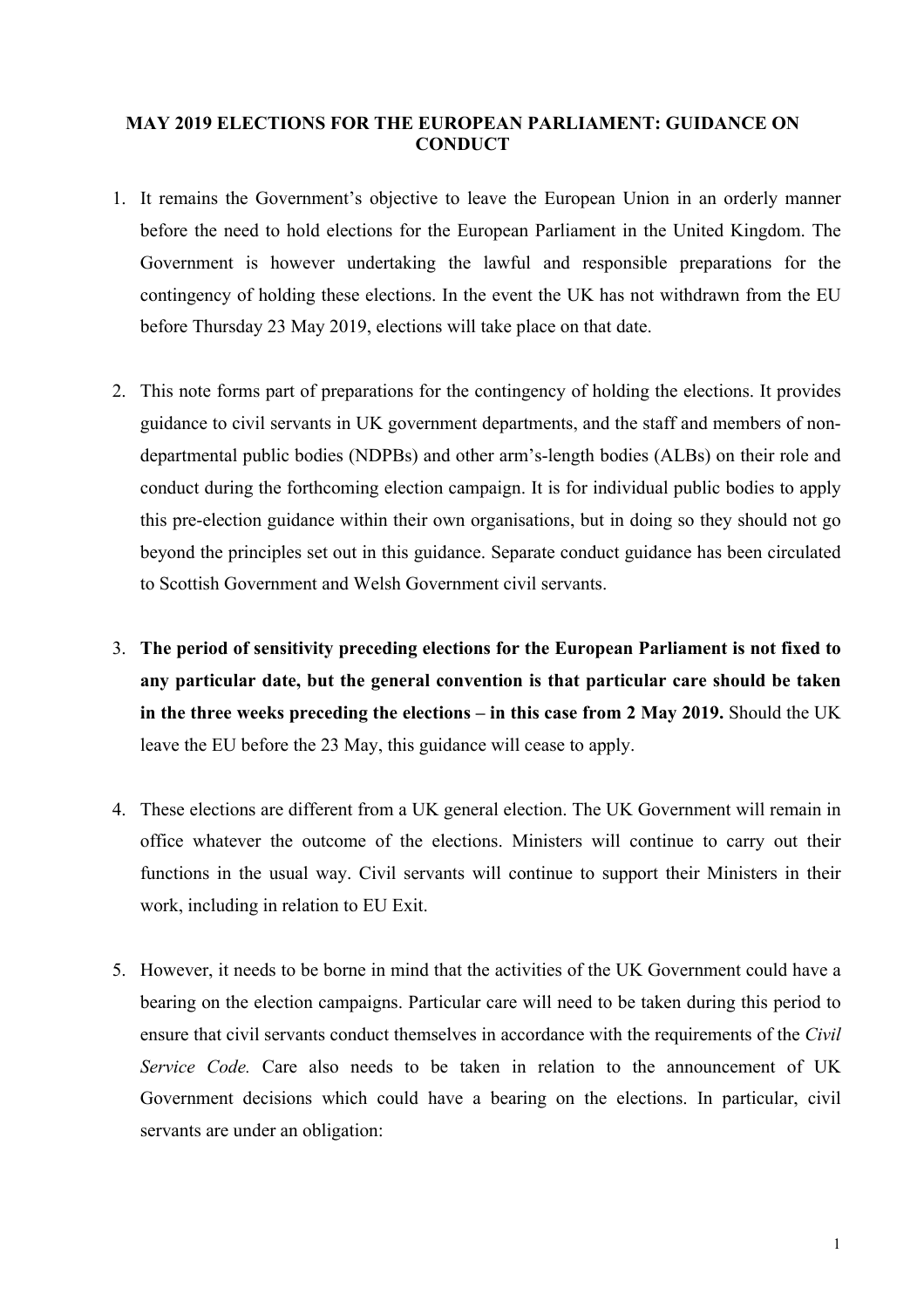- to ensure that public resources are not used for party political purposes; and
- not to undertake any activity that could call into question their political impartiality. It is important to remember that this applies to online communication such as social media, in the same way as other activity.
- 6. In all cases essential business, which includes routine business necessary to ensure the continued smooth functioning of government and public services, must be allowed to continue. Activity which must be carried out during this period in order to deliver the Government's objective to leave the EU in an orderly manner as soon as possible constitutes essential business. This includes primary and secondary legislation required to enable the UK's withdrawal.

## **General principles**

- 7. The following general principles should be observed by all civil servants, including Special Advisers:
	- Particular care should be taken over official support, and the use of public resources, including publicity, for government announcements that could have a bearing on matters relevant to the elections. In some cases it may be better to defer an announcement until after the elections, but this would need to be balanced carefully against any implication that deferral could itself influence the political outcome and the need to continue essential business. Each case should be considered on its merits.
	- Care should also be taken in relation to proposed visits.
	- Special care should be taken in respect of paid publicity campaigns and to ensure that publicity is not open to the criticism that it is being undertaken for party political purposes.
	- There should be even-handedness in meeting information requests from the different political parties and campaigning groups.
	- Officials should not be asked to provide new arguments for use in election campaign debates.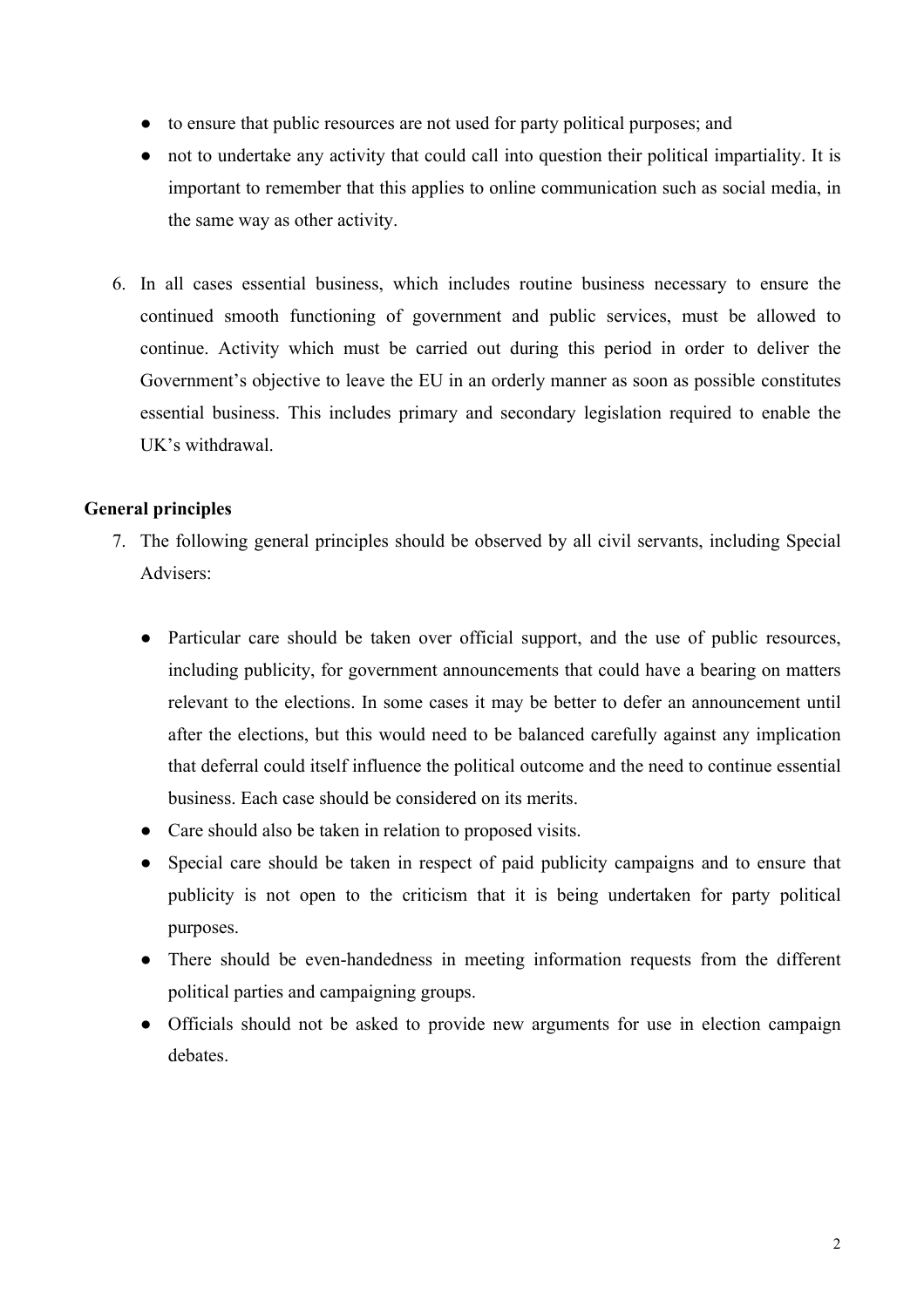### **Handling of requests for information**

- 8. There should be even-handedness in meeting information requests from candidates from the different political parties. The aim should be to respond to requests from candidates and campaigners as soon as possible.
- 9. Where it is clear that a candidate's request is a Freedom of Information (FoI) request it must be handled in accordance with the Freedom of Information Act 2000. The Act requires public authorities to respond to requests promptly and in any event not later than 20 working days after the date of receipt. Where it is clear that it will not be possible to provide a quick response, the candidate should be given the opportunity to refine the request if they wish so that it can be responded to more quickly.
- 10. Any enquiries from the media should be handled by Departmental Press Officers.

### **Ministerial visits**

11. In this period, particular care should be taken in respect of proposed visits. Official support must not be given to visits and events with a party political or campaigning purpose. In cases of doubt, further guidance should be sought from your Permanent Secretary's office, who may then contact the Propriety and Ethics Team in the Cabinet Office.

#### **Announcements**

12. Similarly, national announcements by the UK Government may have a particular impact on European issues, for example, the publication of policy statements which have a specific European dimension. Ministers will wish to be aware of the potential sensitivities in this regard and might decide, on advice, to postpone making certain announcements until after the elections. Obviously, this needs to be balanced carefully against any implication that deferral itself could influence the political outcome and the need to continue essential business. Each case should be considered on its merits. Again, in cases of doubt, further advice should be sought.

### **Public consultations**

13. Public consultations with a particular emphasis on European issues should generally not be launched during the period between 2 May and 23 May. If there are exceptional circumstances where launching a consultation is considered **essential** (for example, in order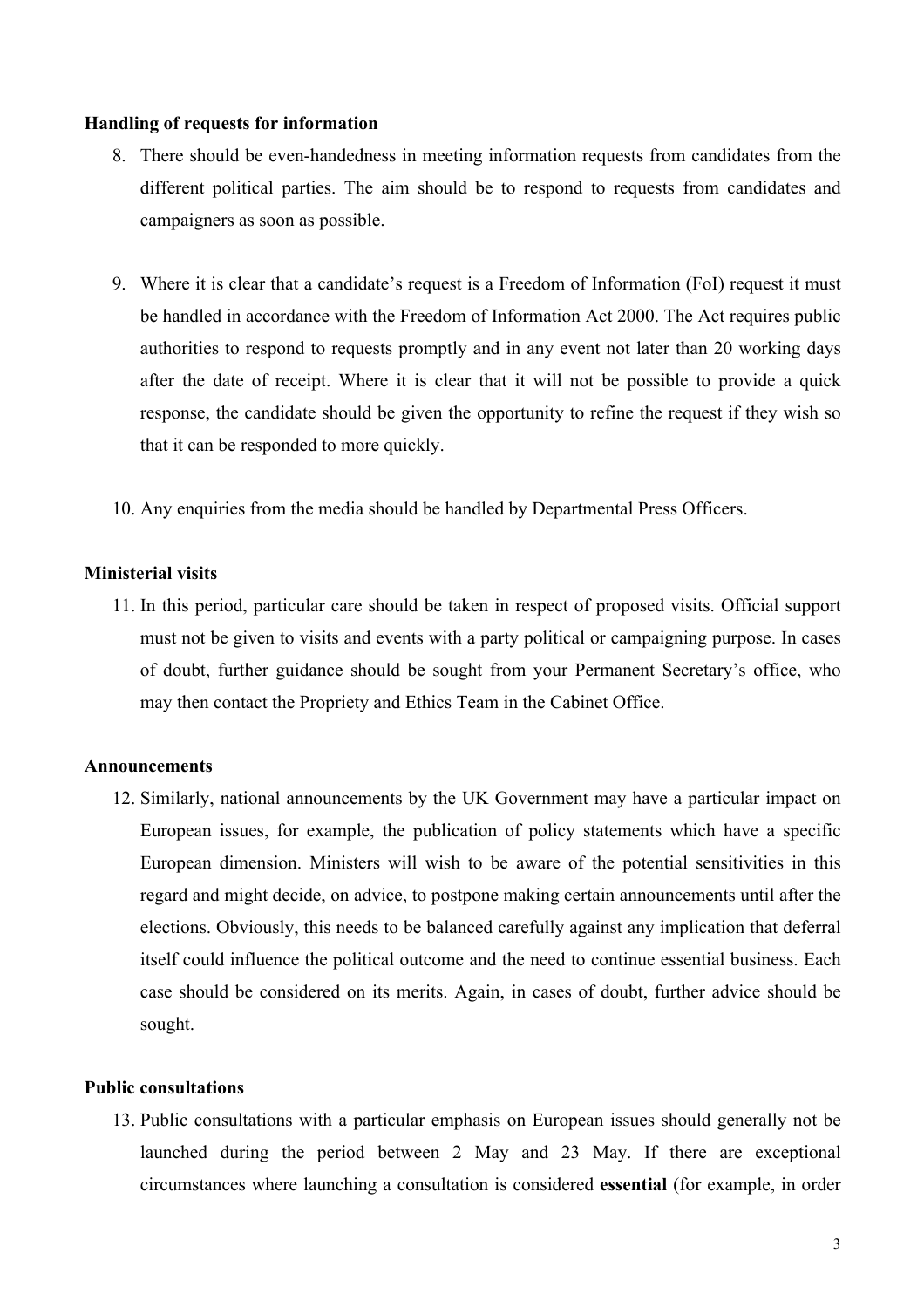to enable the UK to leave the EU in an orderly manner as soon as possible, or for safeguarding public health), advice should be sought from your Permanent Secretary's office who may then seek advice from the Propriety and Ethics Team.

14. If a consultation is ongoing during this period, it should continue as normal. However, departments should avoid taking action that will compete with candidates for the attention of the public. This effectively means not undertaking publicity or consultation events for those consultations that are still in progress. During this period, departments may continue to receive and analyse responses. Departments should also consider extending consultation periods after the election to allow all parties sufficient time to respond.

# **Communication activities**

- 15. Government communicators should apply the principles set out above when planning and delivering communications activities that will take place during this period. Additional care should therefore be taken around press and marketing activity concerning European issues. This does not however necessarily prevent the continuation of existing campaigns and messaging where these have already begun.
- 16. It is also important to take care with official websites, including .gov.uk, and use of social media that will be scrutinised closely by the news media and the political parties during the election period. In cases of doubt, guidance should be sought from the Government Communications Service in the Cabinet Office.

#### **Use of Government property**

- 17. Government property should not be used by Ministers or candidates for electioneering purposes.
- 18. In the case of NHS property, decisions are for the relevant NHS body, but should visits be permitted to, for example, hospitals, it should be on the basis that there is no disruption to services and that the same facilities are available to all candidates. Care should also be taken to avoid any intrusion into the lives of individuals using the services. The decisions on the use of other Local Authority properties should be for those legally responsible for the premises. Where it is decided to agree to such visits, the key principle is that the same facilities should be available to all candidates, and that there is no disruption to services.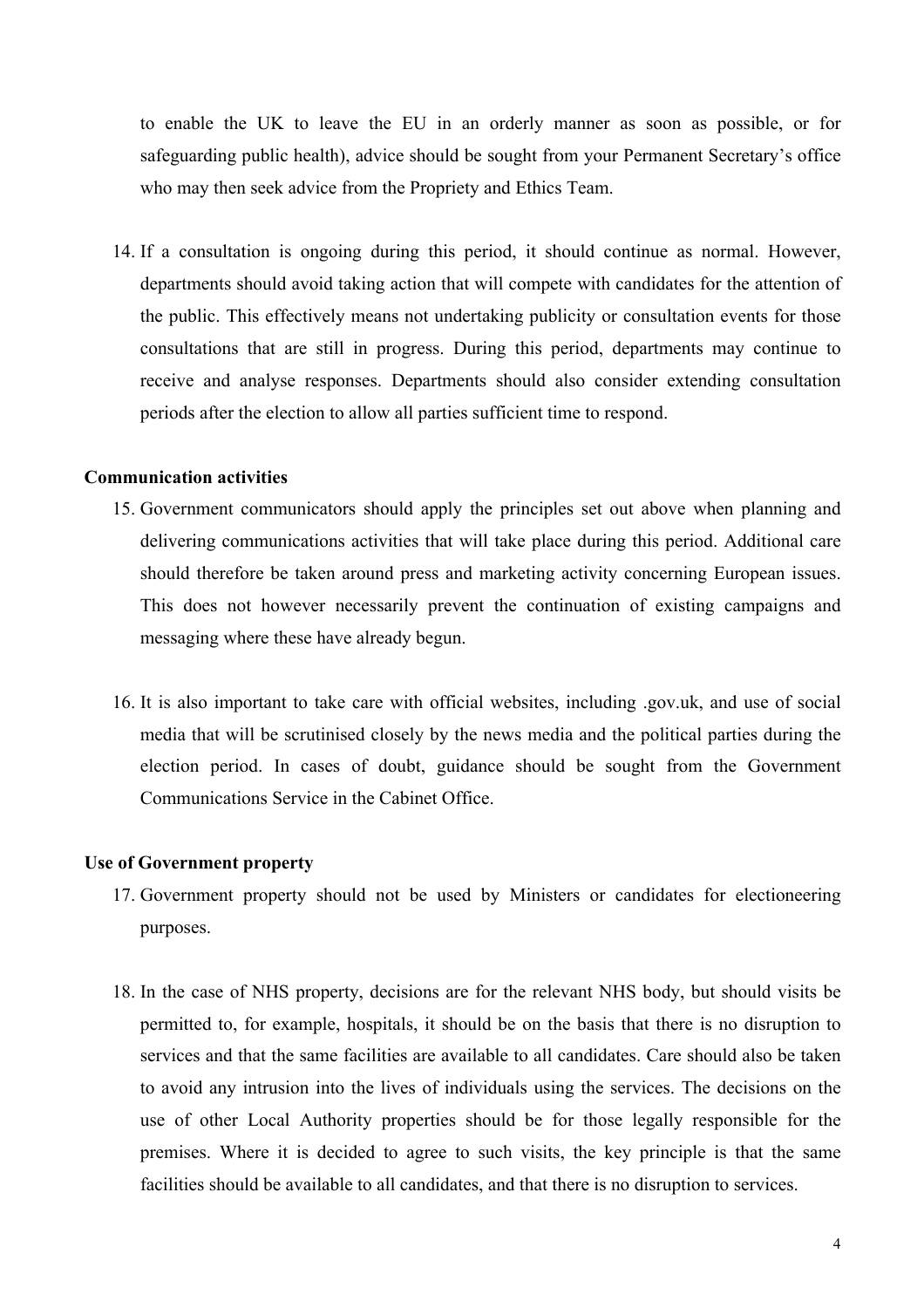#### **Statistical and social research activities**

- 19. During the election period, statistical activities should continue to be conducted in accordance with the Code of Practice for Statistics and the Pre-release Access to Official Statistics Order 2008 (and/or the equivalent Orders made by the devolved administrations in relation to devolved statistics), which should be read as though it is part of that Code. Regular pre-announced statistical releases (for example, press notices or bulletin publications) will continue to be issued and published. The principles set out here are not about restricting commentary from independent sources, for example academics who may also hold public appointments or non-executive roles in government departments or public bodies. It is for individual public bodies to apply this pre-election guidance within their own organisations, but in doing so they should not go beyond the principles set out in this document.
- 20. Social research activities should be in accordance with the Government Social Research (GSR) Code and supplementary guidance, including the GSR Publication Protocol. Requests for information should be handled in accordance with the principles set out in paragraphs 8- 10 of this note and with the Code of Practice for Statistics. In cases of doubt, you should consult your departmental Head of Profession for Statistics (who should consult the National Statistician if clarity is required) or your departmental Head of Profession for Social Research.

#### **Use of public funds**

21. During the pre-election period, departments should carefully consider the timing of decisions and announcements in relation to large and/or contentious commercial contracts or grants which could have a bearing on matters relevant to the elections. In some cases it may be better to defer an announcement until after the elections, but this would need to be balanced carefully against any implication that deferral could itself influence the political outcome and the need to continue essential business. Each case should be considered on its merits.

### **Political activities**

- 22. Political activity connected with the European elections falls within the definition of national political activity.
- 23. Detailed guidance on the restrictions on civil servants' involvement in a private capacity in national political activities is set out in section 4.4 of the *Civil Service Management Code:*